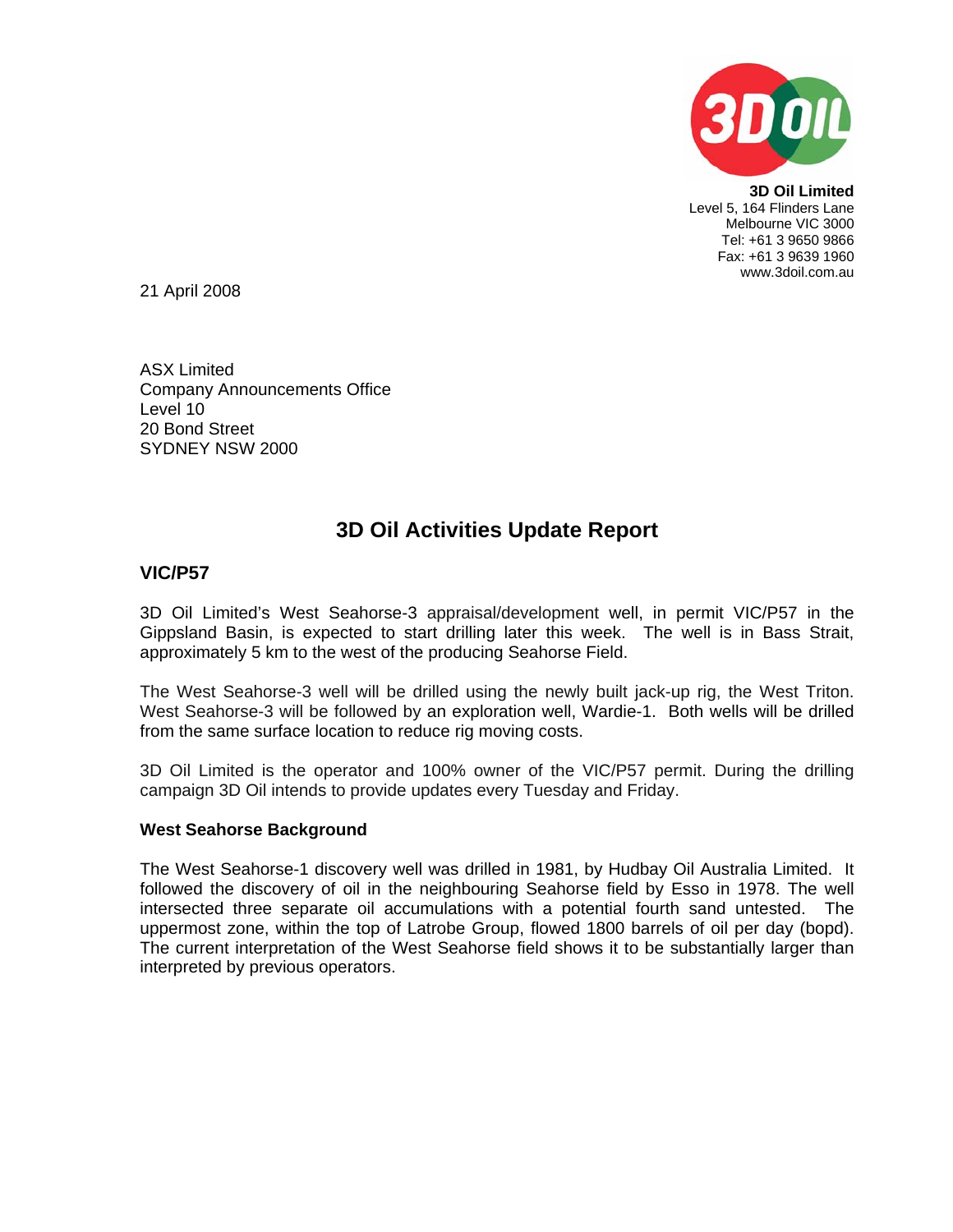Furthermore the West Seahorse-2 well appears to be located on the edge of the field, suggesting that larger hydrocarbon intersections might be encountered higher on the structure. The neighbouring Seahorse field has produced oil since 1990/1991 through a subsea completion connected to the Barracouta platform. A recent work-over of the Seahorse-1 well (2005) resulted in the well's return to production at 4000 bopd following a period of declining oil production. VIC/P57 is flanked to the south by several oil and gas fields including the giant Barracouta and Snapper gas fields as well as the smaller Golden Beach, Mulloway/Whiptail, Seahorse, Wirrah, Whiting, Emperor and Sweetlips fields. Four recent wells have intersected hydrocarbons in areas adjacent to VIC/P57: Longtom-2 and 3, Grayling-1 and West Moonfish-1.

*Location Map* 



#### **West Seahorse Field: Development Concept**

Assuming successful delineation drilling, the development of the West Seahorse field will be undertaken to have first oil at the earliest possible date. On a stand alone basis the development will consist of an unmanned monotower producing from a single well with the potential for add-on including Wardie-1. The field is expected to produce for ten years. The well fluid will be exported to an onshore processing plant via eight inch pipeline. The produced solution gas will be dehydrated, recompressed and piped (via 2.5 inch pipeline) to the monotower for gas lift. The onshore facility will include crude stabilization, water treatment, chemical injection and utilities. The Company will also consider offshore tie-back to third party facilities.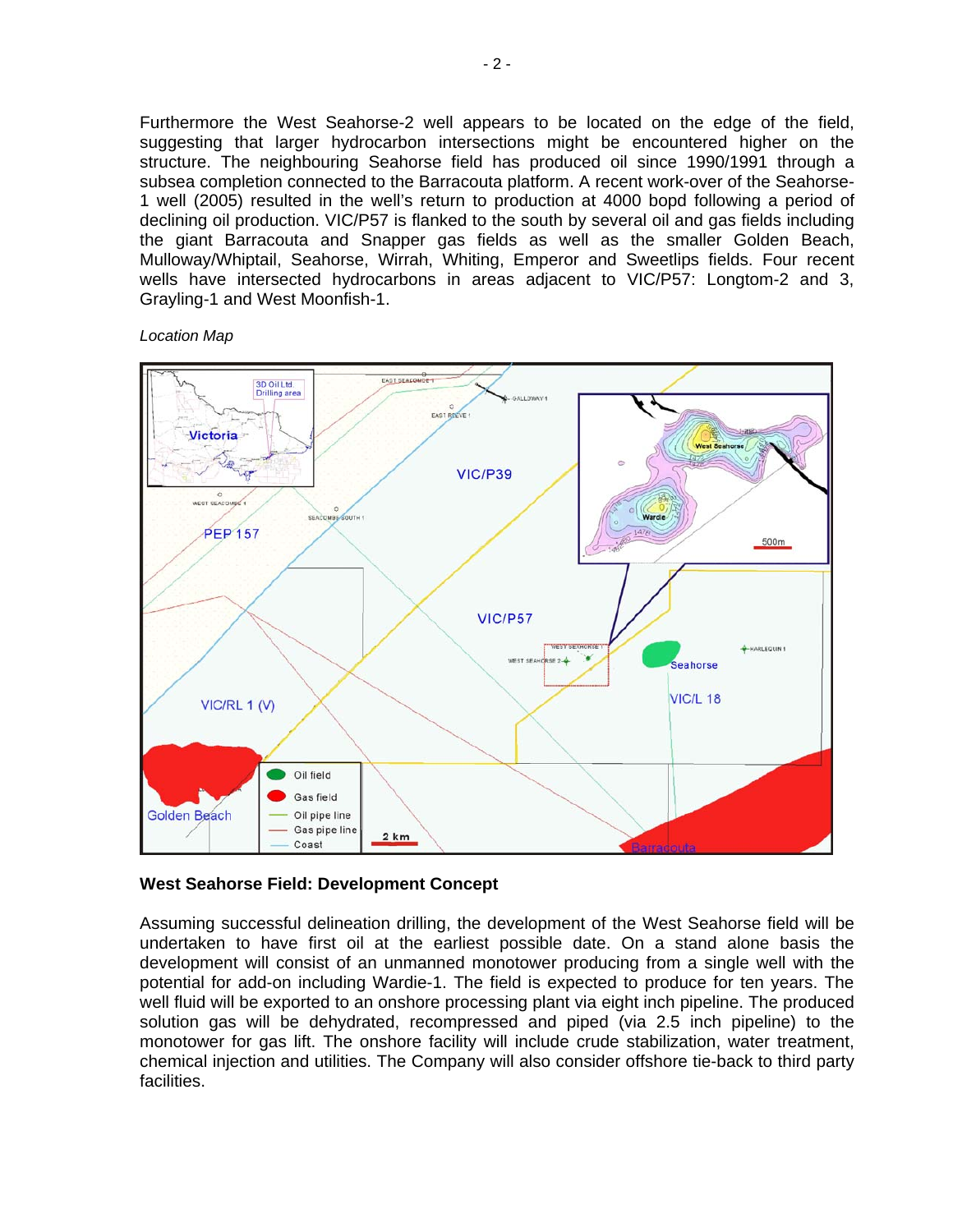## **T41/P**

The CGG-Veritas seismic vessel, Pacific Titan has started 3D Oil's seismic survey in permit T41/P in the Bass basin. The programme consists of 2200km of 2D seismic and is scheduled to take approximately 20 days. The survey focuses on the southern part of the permit, to delineate previously identified leads, which will be matured as future drilling prospects.

T41-P covers approximately 2805 km<sup>2</sup> in the eastern Bass basin in water depths generally less than 90m. The permit has been lightly explored with only one well, Chat-1, drilled in 1986. Seismic coverage within T41-P is sparse and consists of data from 6 surveys the most recent of which was acquired in 1990 with 1,500km of this data having been reprocessed.

Mapping of this data has identified four main leads. The most highly rated lead is Dalrymple, a tilted fault block trap identified on three seismic lines**.** Seismic amplitude dimming is present on the southernmost line, consistent with the presence of hydrocarbons in sandstone reservoir.



3D Oil Limited is the operator and 100% owner of the T41/P permit.

*New seismic programme over T41-P and the CGG Pacific Titan.*

For more information contact:

Noel Newell 3D Oil Limited Managing Director Phone: (03) 9650 9866 Email: nnewell@3doil.com.au